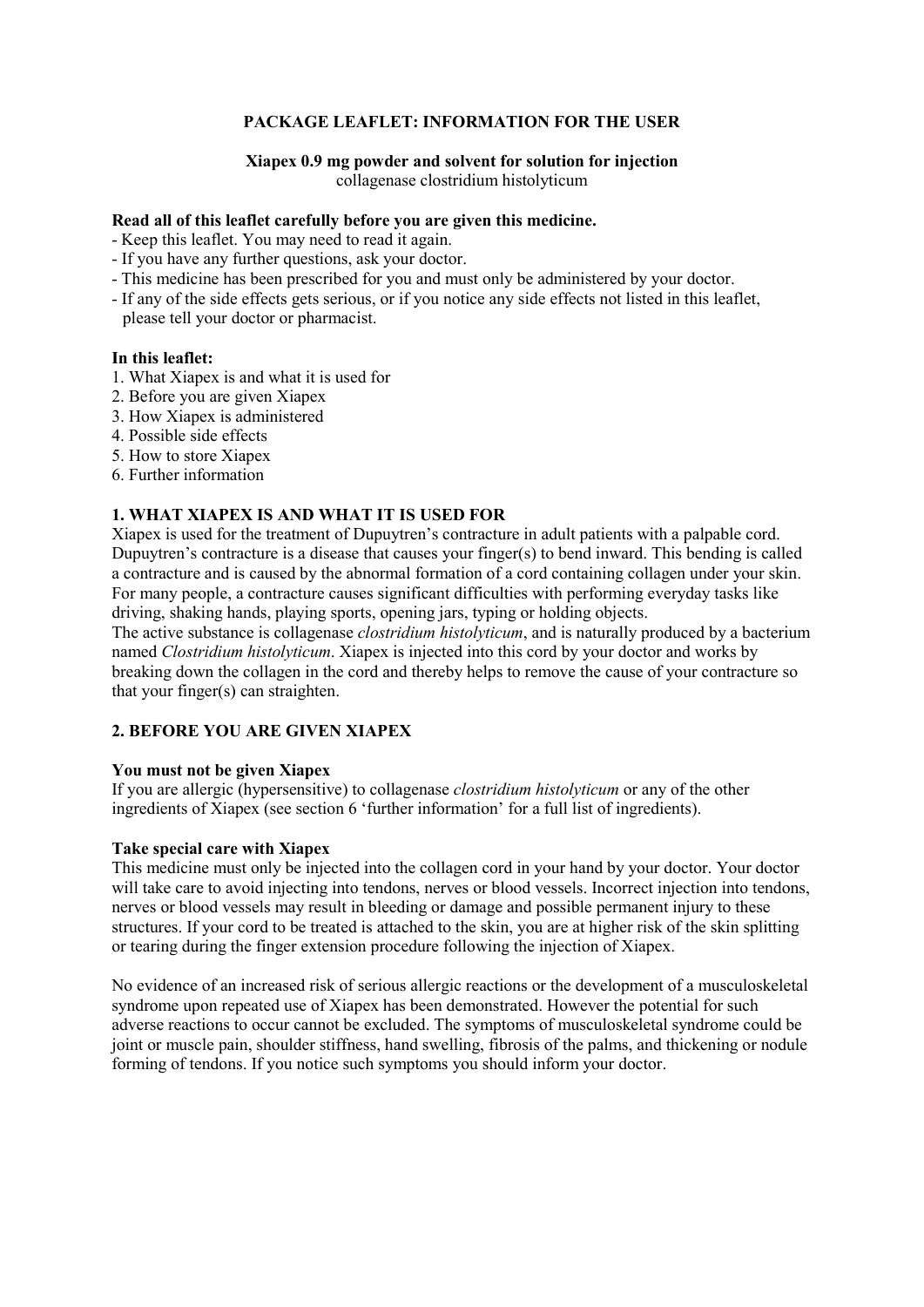Before you are given this medicine, make sure your doctor knows:

- if you have a history of problems with the normal clotting of your blood or if you are taking any medicines to help control the normal clotting of your blood (known as anticoagulation medicines).
- if you are currently taking any anticoagulation medicines, you must not receive Xiapex within 7 days of last dose of your anticoagulation medicine. One exception is the use of up to 150 mg daily dose of acetylsalicylic acid (a substance present in many medicines used to prevent blood clotting) which can be taken.

### **Children**

Xiapex has not been tested in children, therefore the use in children aged 0-18 years is not recommended.

### **Taking other medicines**

Please tell your doctor if you are taking or have recently taken any other medicines, including medicines to help control the normal clotting of your blood (known as anticoagulation medicines), anthraquinone derivatives, some antibiotics (tetracyclines and anthracyclines/anthraquinolones) used to treat infections and those medicines obtained without a prescription.

### **Pregnancy and breast-feeding**

Please tell your doctor if you are pregnant or if you are planning to become pregnant. There is no experience in the use of Xiapex in pregnant women therefore the use of Xiapex is not recommended in pregnancy, and treatment should be postponed until after pregnancy.

Xiapex can be used during breast-feeding.

#### **Driving and using machines**

Swelling and pain which may impair the use of the treated hand and dizziness, numbness or altered sensation, and headache have been reported as side effects immediately after injection of Xiapex. You must avoid potentially hazardous tasks such as driving or using machines until it is safe to do so or as advised by your doctor.

#### **Important information about some of the ingredients of Xiapex**

This medicine contains less than 1 mmol sodium (23 mg) per dose, i.e., essentially 'sodium- free'.

# **3. HOW XIAPEX IS ADMINISTERED**

Your doctor will perform all injections of Xiapex.

The recommended dose of your prescribed medicine is 0.58 mg.

The total volume of the injection depends on the joint being treated. Your doctor will carefully select an area where the collagen cord is best accessible and will proceed with the injection into the cord.

After the injection, your doctor will place a dressing on your hand. You must limit motion of the treated finger for a day and it is not uncommon for the finger to straighten on its own for some patients. Until advised by your doctor, do not flex or extend the fingers of the injected hand. Do not attempt to disrupt the injected cord by self manipulation at any time. Elevate the injected hand as much as possible until the day after the finger extension procedure.

Your doctor will ask you to return the day after your injection to attempt to extend your finger to straighten it. Following extension of your finger, your doctor will fit you with a splint to wear at bedtime for up to 4 months.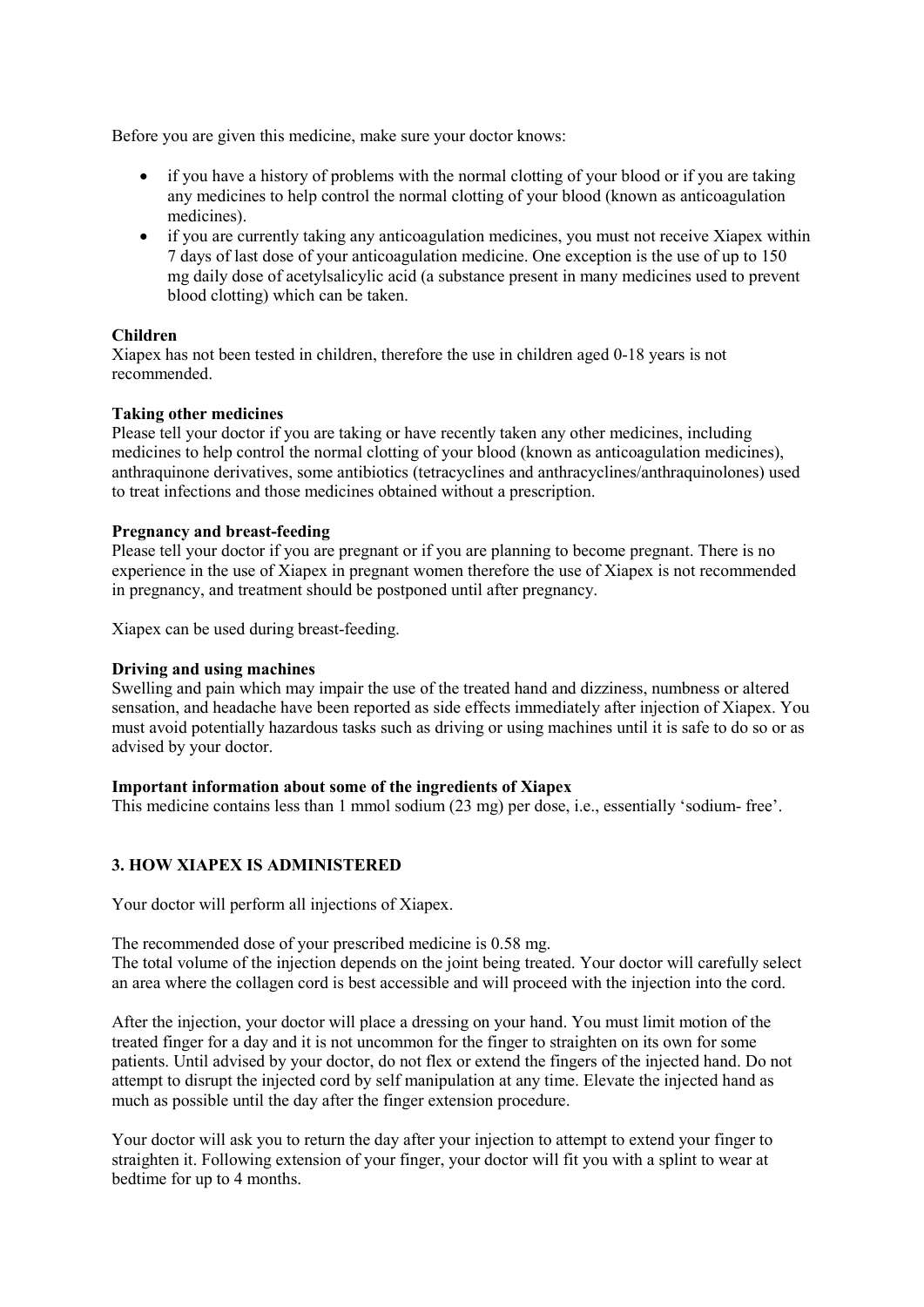If your finger is still not able to straighten during a follow-up visit with your doctor, you may need additional treatments with Xiapex which may be administered approximately 4 weeks after the first treatment. Injections and finger extension procedures may be administered up to 3 times per cord at approximately 4-week intervals. Only one cord must be treated at a time. If the disease has resulted in multiple contractures, treatment of each cord must be undertaken in a sequential order, as determined by your doctor.

Be sure to ask your doctor when you can resume normal activities after treatment with Xiapex. It is recommended to avoid strenuous activities of your finger until instructed further by your doctor. Your doctor may recommend you perform a series of finger flexion and extension exercises several times a day for several months.

# **If you receive more Xiapex than you should**

As this product is administered to you by your doctor it is very unlikely that you will be given an incorrect dosage. In the unlikely event that your doctor administers a higher dosage than recommended, you may experience an increase in the severity of possible side effects listed in section 4 "Possible Side Effects" of this Package Leaflet.

If you have any further questions on the use of this product, ask your doctor or pharmacist.

Clinical study experience with Xiapex is currently limited to up to 3 injections per cord and up to a total of 8 injections in the hands.

# **4. POSSIBLE SIDE EFFECTS**

Like all medicines, Xiapex can cause side effects, although not everybody gets them.

Please consult a doctor immediately if you experience any signs or symptoms of a serious allergic reaction, e.g., wide spread redness or rash, swelling, tightness in the throat or difficulty breathing. **You must not be given Xiapex** if you know that you have had a serious allergic reaction to collagenase or any of the other ingredients.

Most of the side effects that occurred in the clinical studies were mild or moderate in severity and were localised to the hand treated.

The following side effects have been seen with Xiapex:

Very common side effects: affects more than 1 user in 10:

- reactions at the injection site like bleeding, pain, swelling, tenderness and bruising
- itching in the hand
- feeling of pain in the hand, wrist or arm
- swollen or enlarged glands near the elbow or under the arm
- swelling in the hand or arm

Common side effects: affects 1 to 10 users in 100:

- reactions at the injection site like pain, warmth, swelling, presence of a blister, redness of skin and/or skin rash
- skin wound at the site of injection
- painful glands near the elbows or under the arm
- joint swelling and pain
- burning sensation, partial loss of sensitivity, feeling of "pins and needles" or numbness
- dizziness, headache, nausea
- increased perspiration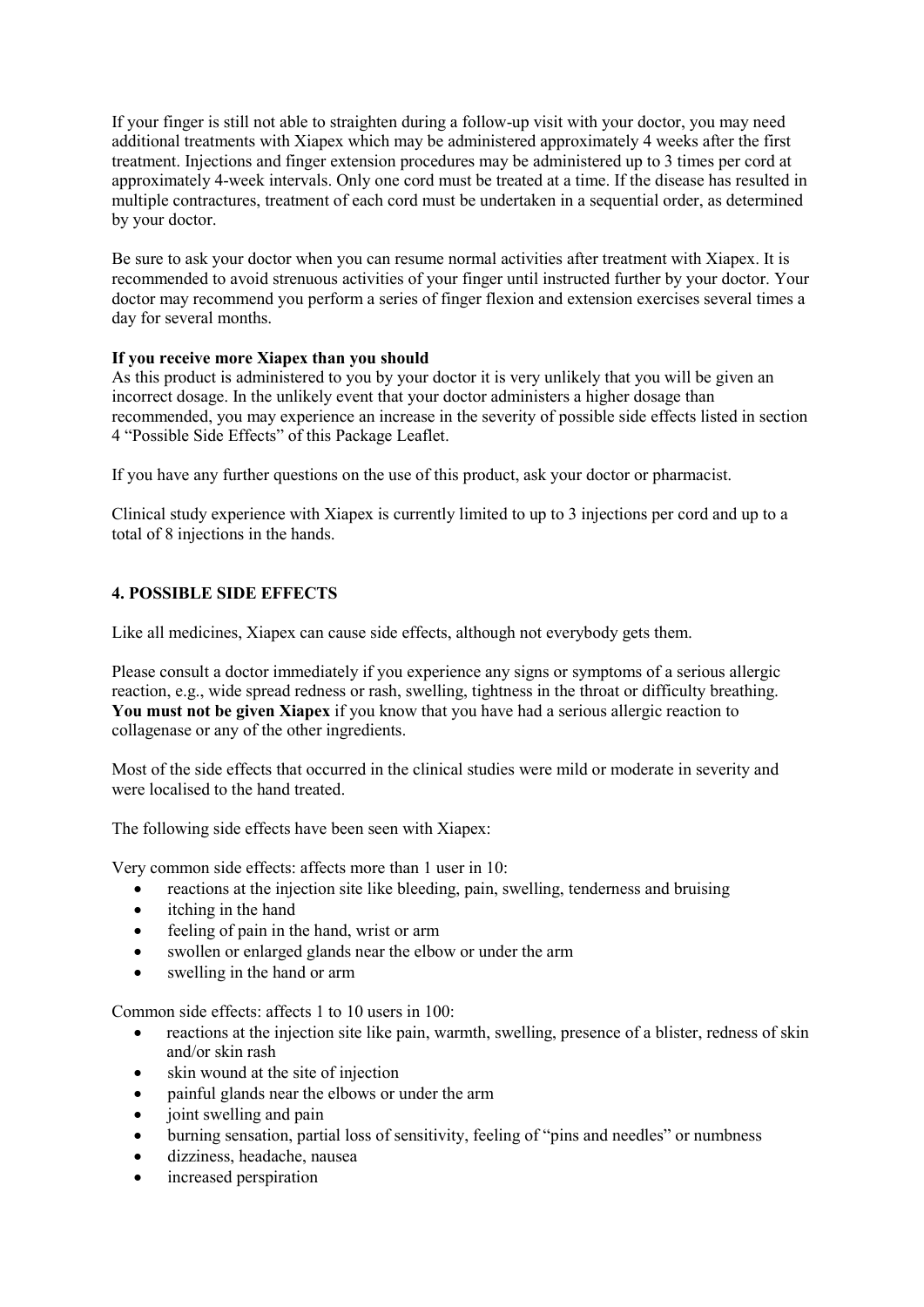Uncommon side effects: affects 1 to 10 users in 1000:

- rupture of a tendon, ligament injury
- low blood platelet count
- swelling of the eyelid
- allergic reaction
- chronic pain
- discomfort, injury, paralysis of the limb
- tremor/shaking
- fainting
- vomiting, diarrhoea, upper abdominal pain
- rash, eczema
- stiffness, creaking of the joints
- muscle spasm, muscle weakness, musculoskeletal stiffness or discomfort
- feeling of pain in the groin, shoulder, chest wall, or neck
- swelling
- fever, general pain, discomfort, tiredness, feeling hot, malaise, flu-like illness
- reactions at the site of injection including peeling of the skin, skin discoloration, infection,
- pain, skin tightness, numbness, irritation or nodules, scab, wound
- increased liver enzymes
- agitation, disorientation, irritability, restlessness, difficulty sleeping
- shortness of breath, hyperventilation

If any of the side effects gets serious or if you notice any side effects not listed in this leaflet, please tell your doctor or pharmacist.

# **5. HOW TO STORE XIAPEX**

Keep out of the reach and sight of children.

Your doctor must not use Xiapex after the expiry date which is stated on the carton and vial label after EXP. The expiry date refers to the last day of that month.

Xiapex has to be stored in a refrigerator at 2ºC-8ºC and should not be frozen.

After reconstitution, immediate use of the medicine is recommended. Reconstituted Xiapex can be kept at ambient room temperature (20ºC-25ºC) for up to one hour or refrigerated at 2ºC-8°C for up to 4 hours prior to administration. If refrigerated, the reconstituted solution must be allowed to return to ambient room temperature (20ºC-25ºC) for approximately 15 minutes before use.

Your doctor must not use Xiapex if the reconstituted solution is discolored or contains particles. The solution must be clear, colourless with no lumps or flakes or particles.

Your doctor will take care of storing, handling and disposing of Xiapex. Medicines must not be disposed of via wastewater or household waste. These measures will help to protect the environment.

# **6. FURTHER INFORMATION**

#### **What Xiapex contains**

The active substance is collagenase *clostridium histolyticum*. Each vial of Xiapex contains 0.9 mg of collagenase *clostridium histolyticum*. The other ingredients are sucrose, trometamol and hydrochloric acid.

The solvent contains calcium chloride dihydrate, sodium chloride and water for injections.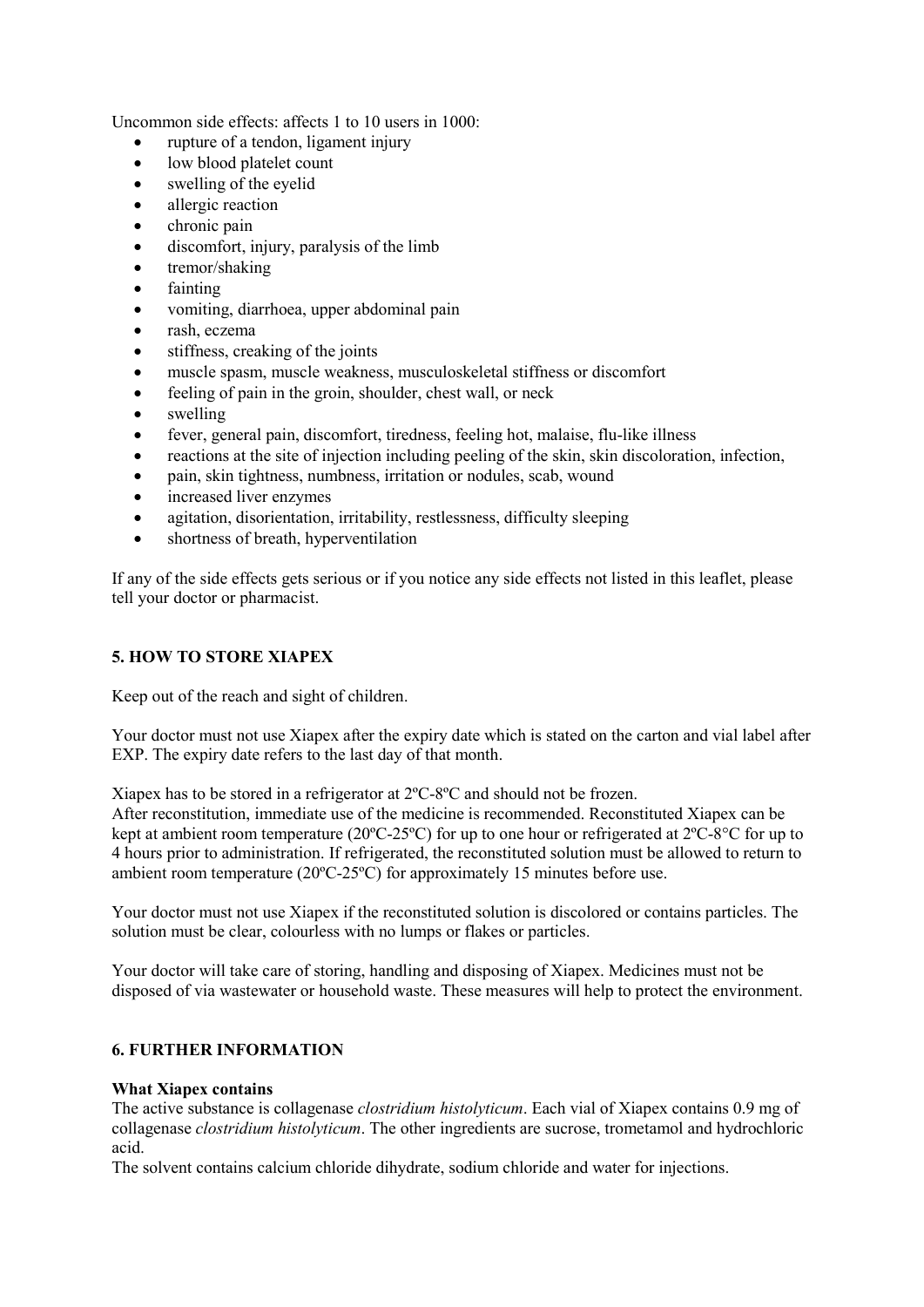#### **What Xiapex looks like and contents of the pack**

Xiapex is supplied as a white powder in a 3 ml type I clear glass vial with rubber stopper, aluminium seal and flip-off plastic cap.

The solvent that is used to dissolve the powder is supplied as a clear liquid in a 5 ml type I clear glass vial with rubber stopper, aluminium seal and flip-off plastic cap.

Xiapex is supplied in a single use pack containing 1 vial of Xiapex powder and 1 vial of 3 ml solvent.

#### **Marketing Authorisation Holder and Manufacturer**

Marketing Authorisation Holder Pfizer Limited, Ramsgate Road, Sandwich, Kent CT13 9NJ, United Kingdom.

Manufacturer Pfizer Manufacturing Belgium NV, Rijksweg 12, 2870 Puurs, Belgium.

For any information about this medicine, please contact the local representative of the Marketing Authorisation Holder:

**België/Belgique/Belgien Luxembourg/Luxemburg**  Pfizer S.A./N.V. Pfizer S.A. Tél/Tel: +32 (0)2 554 62 11 Tél/Tel: +32 (0)2 554 62 11

**България Magyarország**  Пфайзер Люксембург САРЛ, Клон България Pfizer Kft. Ten.:  $+35929704333$  Tel.:  $+3614883700$ 

**Česká republika** Malta

**Danmark** Nederland Pfizer ApS Pfizer by

**Deutschland Norge** Pfizer Pharma GmbH Pfizer AS Tel: +49 (0)30 550055 51000 Tlf: +47 67 52 61 00

**Eesti Österreich** Pfizer Luxembourg SARL Eesti filiaal Pfizer Corporation Austria Ges.m.b.H. Tel: +372 6 405 328 Tel: +43 (0)1 521 15-0

**Ελλάδα Polska**  Pfizer Hellas A.E. Pfizer Polska Sp. z o.o. Tn $\lambda$ : +30 210 6785800 Tel.: +48 22 335 61 00

**España Portugal**

**France România**  Pfizer Pfizer România S.R.L. Tél: +33 (0)1 58 07 34 40 Tel: +40 (0)21 207 28 00

Pfizer s.r.o. V.J. Salomone Pharma Ltd. Tel:  $+420\,283\,004\,111$  Tel:  $+356\,21\,22\,01\,74$ 

Tlf:  $+45,44,20,11,00$  Tel:  $+31,00,10,406,43,01$ 

Pfizer S.A. Laboratórios Pfizer, Lda. Tel: +34 91 490 99 00 Tel: +351 21 423 5500